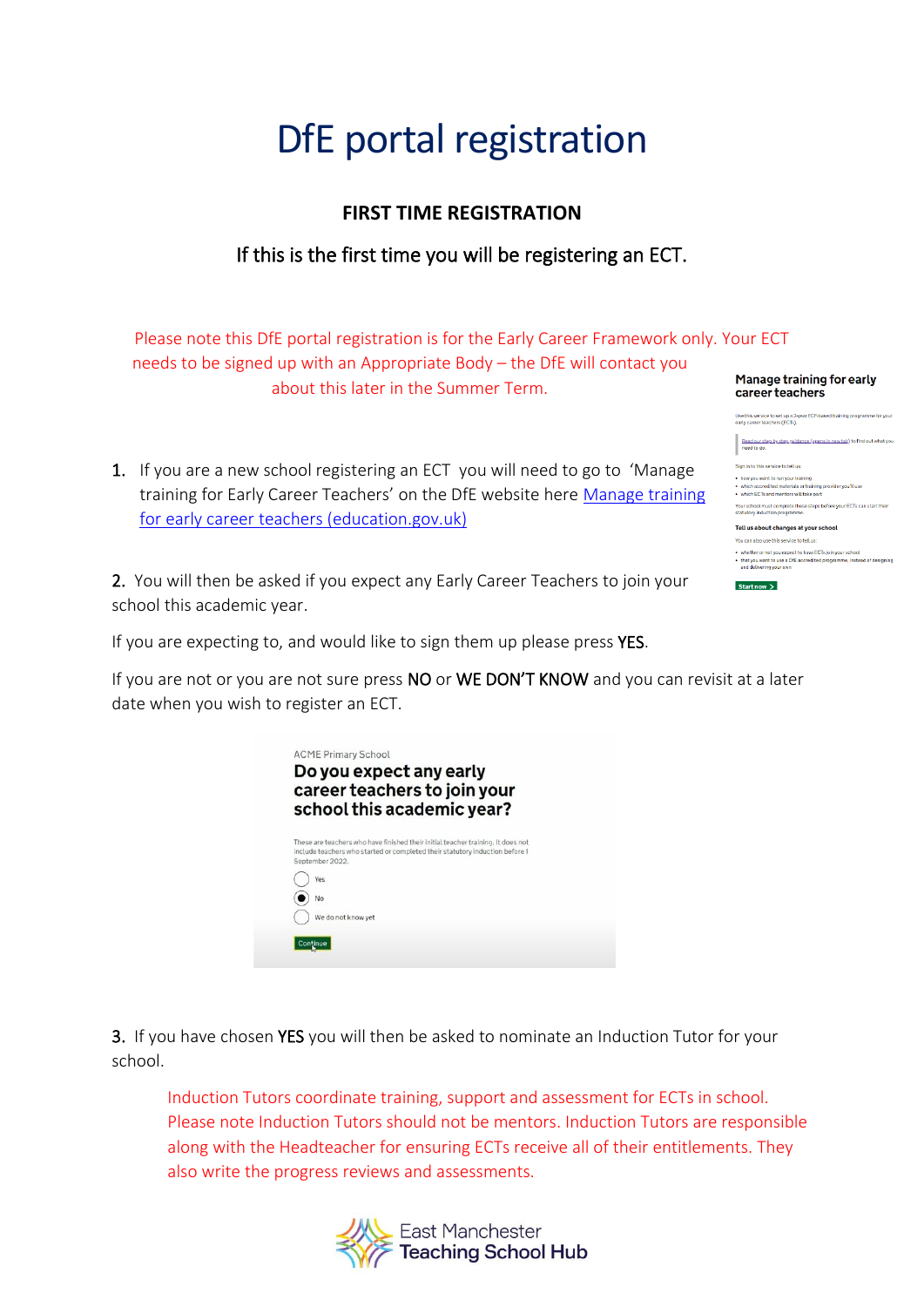- 4. Enter the Induction Tutor's full name and email address.
- 5. They will then receive an email with a sign-in link to the online service.
- 6. They will then sign in with their email.
- 7. They will read and accept the privacy agreement

8. They will then be asked how the school wants to run its training in 2022-23. Choose use a training provider funded by the DfE.



9. They can then add the ECT/s and Mentor/s details to the portal, it will ask for their TRN, DOB, email address and start date.



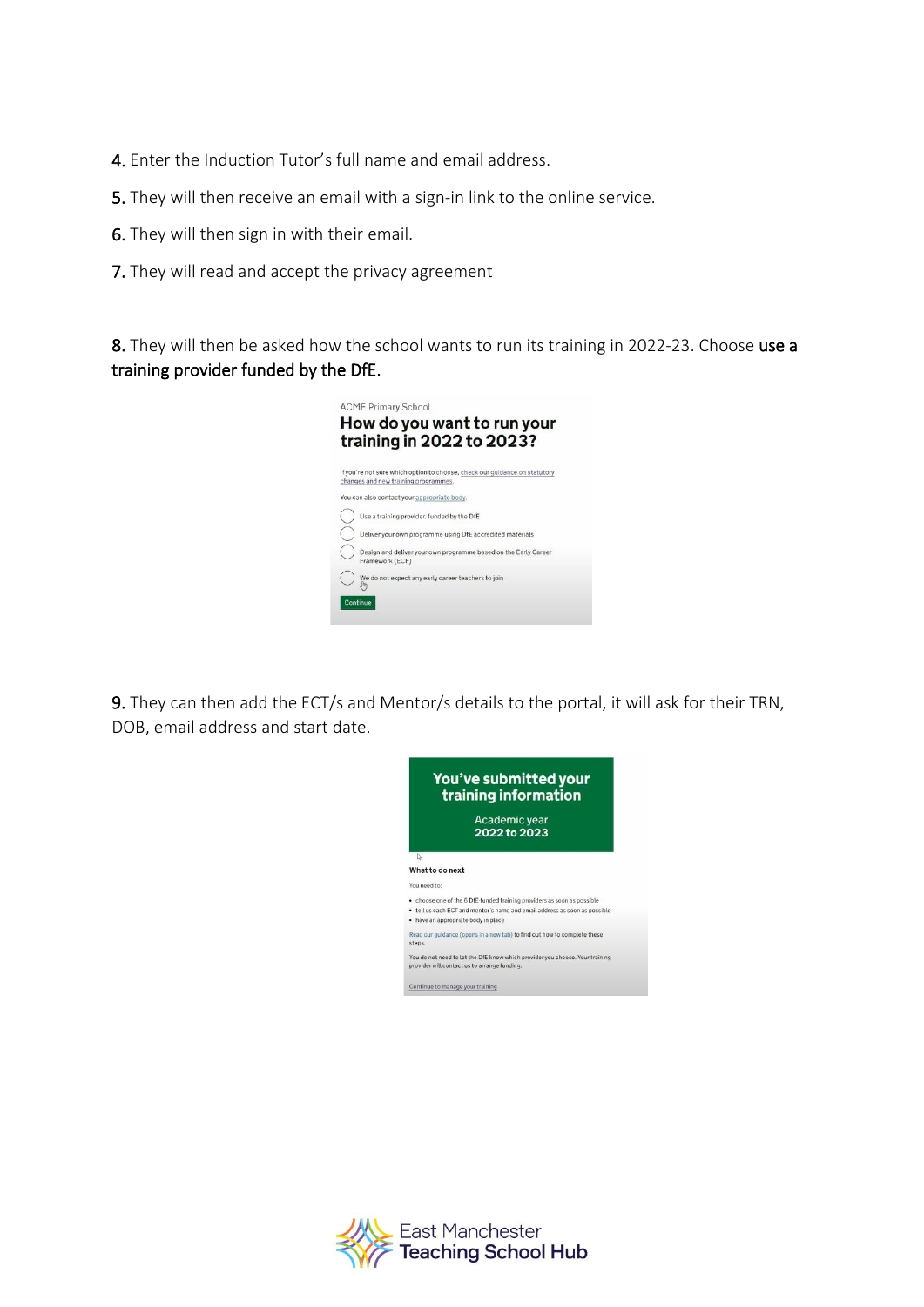#### RETURNING SCHOOLS

#### If you already have ECTs and are registering new ones for Sept 2022.

- 1. Induction Tutors/Headteachers will be sent an email asking about ECTs training for the 2022-2023 academic year.
- 2. After clicking the link and signing in they will be presented with a dashboard for 2022-2023. Click start now

| 2022 to 2023        | 2021 to 2022                                                           |
|---------------------|------------------------------------------------------------------------|
|                     | How to set up training for 2022 to 2023                                |
|                     | You can do this later if you do not have the information you need yet. |
| We need to know if: |                                                                        |
|                     | . your school expects any ECTs in the next academic year               |
|                     | . you plan to change how you run training for any new ECTs.            |
|                     | You can change your answers later if you need to.                      |
|                     | It should only take a few minutes to get set up.                       |

- **3.** They will be asked if the school expects any new ECTs in the next academic year  $$ choose YES/NO.
- 4. They will then be asked if the school is planning to change training provider, select NO.

|                                               | <b>ACME Primary School</b><br>Are you planning to change<br>your current training<br>provider? |
|-----------------------------------------------|------------------------------------------------------------------------------------------------|
| Ambition Institute                            | Your DfE-funded lead provider                                                                  |
| Your delivery partner<br>Kings College London |                                                                                                |
|                                               | Read our guidance to check your options (opens in new window).                                 |
| Yes                                           | No                                                                                             |
| Continue                                      |                                                                                                |

5. If the school has new ECTs and Mentors the Induction Tutor will then be able to add their details to the portal.

| <b>ACME Primary School</b> |  |
|----------------------------|--|
| Manage your training       |  |

| 2022 to 2023             | 2021 to 2022                            |        |
|--------------------------|-----------------------------------------|--------|
| Length of induction      | 2 years                                 |        |
| <b>ECTs and mentors</b>  | $\circ$                                 | Add    |
| Induction tutor          | Hugo Furst                              | Change |
| Programme                | Training provider,<br>funded by the DfE | Change |
| <b>Training provider</b> | Ambition Institute                      |        |
| Delivery partner         | Kings College London                    |        |
|                          |                                         |        |

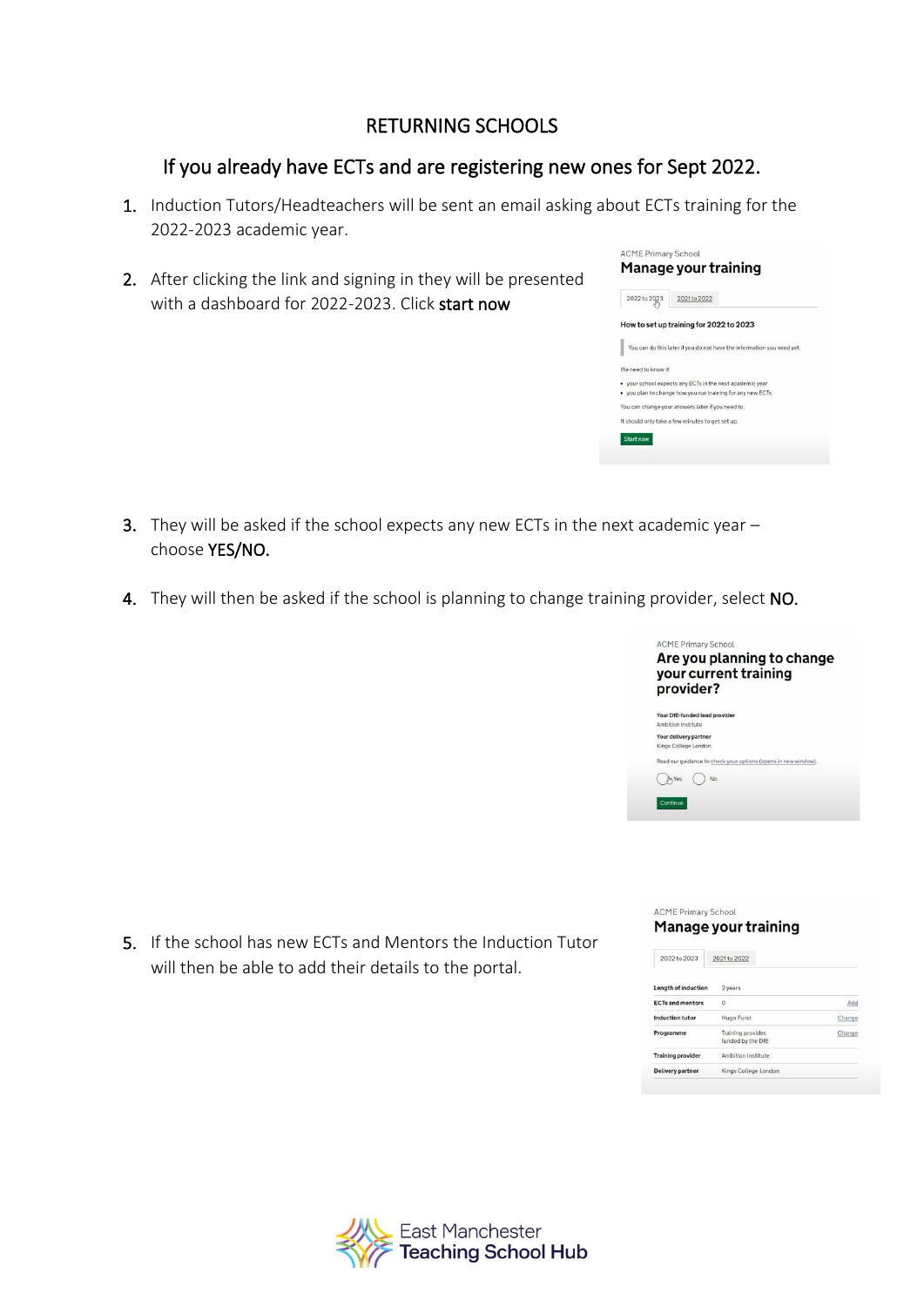## ECTs AND MENTORS TRANSFERRING SCHOOLS

# If you have ECTs/Mentors who have completed Year 1 and are transferring to you for Year 2

1. Once the Induction Tutor has signed in to the DfE service they will be taken to the 2022-23 dashboard.

| Manage your training     |                                         |        |  |  |  |
|--------------------------|-----------------------------------------|--------|--|--|--|
| 2022 to 2023             | 2021 to 2022                            |        |  |  |  |
| Length of induction      | 2 years                                 |        |  |  |  |
| <b>ECTs and mentors</b>  | $\Omega$                                | Add    |  |  |  |
| Induction tutor          | Hugo Furst                              | Change |  |  |  |
| Programme                | Training provider.<br>funded by the DfE | Change |  |  |  |
| <b>Training provider</b> | Ambition Institute                      |        |  |  |  |
| Delivery partner         | Kings College London                    |        |  |  |  |

- 2. To add an ECT/Mentor who is transferring school, press add, they will be asked who they would like to add. The Induction Tutor will then need to decide if they are adding new ECTs to the existing 2021 –2022 (an ECT in their second year) cohort or the new 2022-2023 cohort (ECT in their first year).
- 3. When registering an ECT/Mentor who is transferring choose a teacher transferring from another school where they've started ECF-based training or mentoring.
- 4. The Induction Tutor will then be asked for the ECT's details such as: TRN, DOB, email address and start date

| Who do you want to add?                                                                             |
|-----------------------------------------------------------------------------------------------------|
| A teacher transferring from another school where they've started<br>ECF-based training or mentoring |
| A new ECT                                                                                           |
| A new mentor                                                                                        |